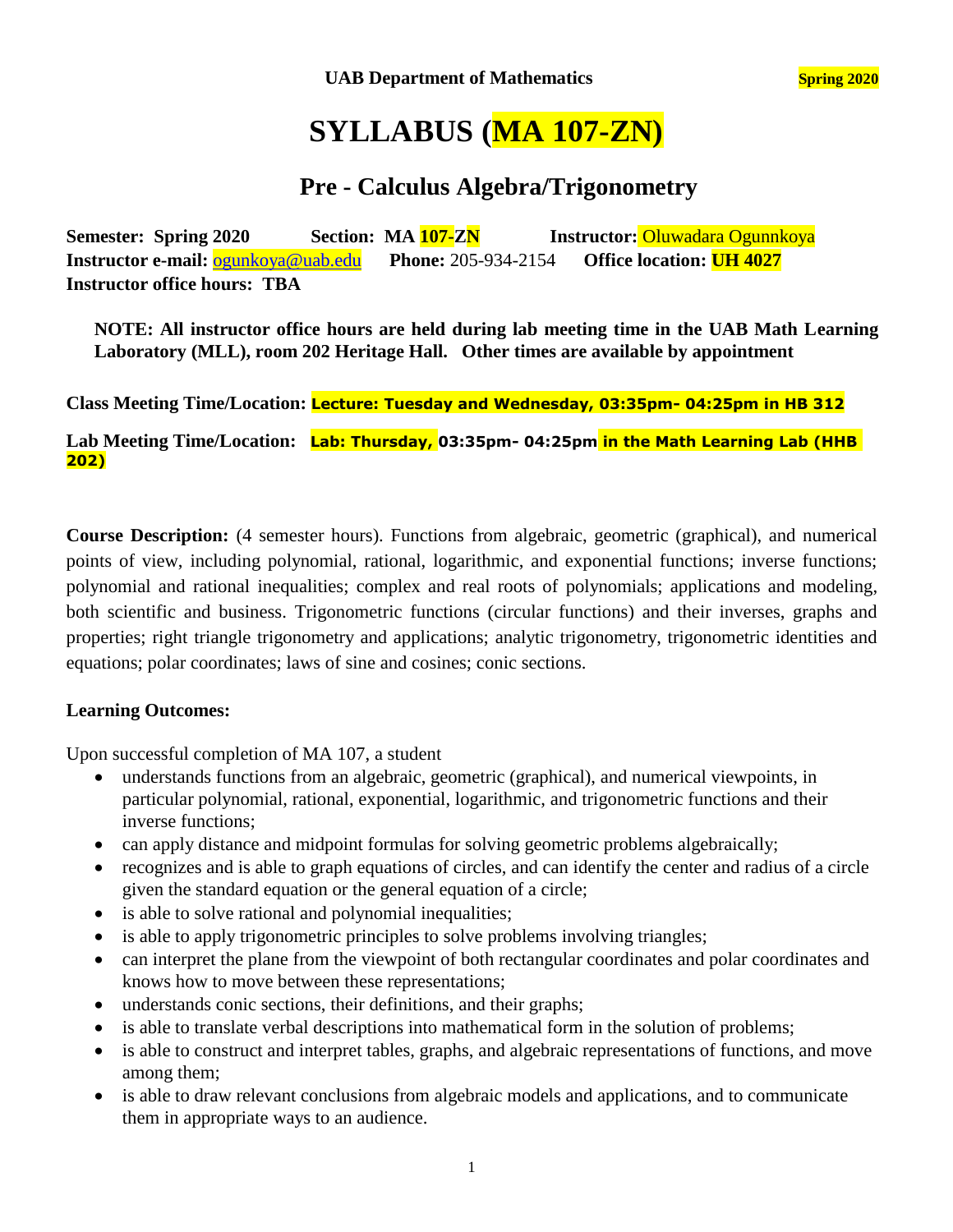In addition to developing specific algebraic skills relevant to an understanding of functions, these learning outcomes promote students' development of quantitative literacy.

**Prerequisite:** Undergraduate level MA 102 Minimum Grade of B or MA 105/107 Math Placement 75 or MA 106 Math Placement 75 or MA 125 Math Placement 75 or MA 126 Math Placement 75 or Math Placement Test 61.

**Withdrawal**: The last day for withdrawing from this course without the payment of full tuition and fees is **Jan 21, 2020**. The last day to withdraw from this course with a grade of *W* is **Mar 13, 2020.** Students withdraw from a course by completing the appropriate paperwork at the UAB Registrar's Office in the Hill University Center or using BlazerNet. The signature of the instructor is not required.

**Attendance policy:** Attendance at every class meeting and lab meeting is **required**. Roll will be taken. There are 28 scheduled class meetings and 14 scheduled lab meetings. Students earn 3 participation points toward their final grade for each class meeting and 4 points for each lab meeting attended. *To earn the Participation Points students must be in the classroom or lab at the start of the meeting and at the end of the meeting*. *Students arriving late get zero to half-credit, at the discretion of the instructor.* The following rules apply:

- 1. **Students may not sign the roll for another student**. Violation of this policy will result in a grade of F for academic misconduct.
- 2. Students must participate in class with their workbook open, taking notes.
- 3. All electronic devices (cell phones, laptop computers, etc.) must be turned off and put away during class.
- 4. **Students may not sign the roll for another student**. Violation of this policy may result in a grade of F for academic misconduct for both students.
- 5. If you come late to the class meeting, and the roll has passed your seat, do not ask to sign it.
- 6. Do not sign the roll if you intend to leave the class early.
- 7. In case of emergency, students may leave the class without the instructor's permission. Just get the instructor's attention and leave quietly with minimal disruption to the rest of the class.
- 8. **NO participation points can be earned if the student is absent**, whether or not the absence is excused. If you are absent on official university business, you can obtain tutoring to earn the participation points. Arrangements must be made in advance of the absence.

**Course Structure:** This course is primarily computer-based. All homework assignments and quizzes are on-line and can be completed either on your own computer or using one of the computers in the UAB Math Learning Lab (MLL in **202, Heritage Hall**) any time before the scheduled deadline (please note that deadlines include specific dates and times). All tests and the final exam are also done on the computer, but they must be taken in the MLL according to your class schedule during your lab meeting time. **In order to receive credit for homework and quizzes, the work must be done on or in advance of course deadline dates**. See the course schedule at the front of this syllabus for the course deadline dates.

**Materials:** *Precalculus Algebra & Trigonometry MA 107 package,* which includes a *UAB Math 107 Student Workbook, by Elena Kravchuk*, 2014, Pearson/ Prentice Hall, and MyMathLabPlus **ACCESS CODE, is required**. You do not need an access code and can purchase the UAB MA 107 workbook as a stand-alone item if you are *retaking MA 107 previously taken in Fall 2019 or later.* 

*Students are required to have the MA107 student workbook and to bring it to the class lecture meetings. (Participation credit is given only when the student has the workbook with them during class meetings.)*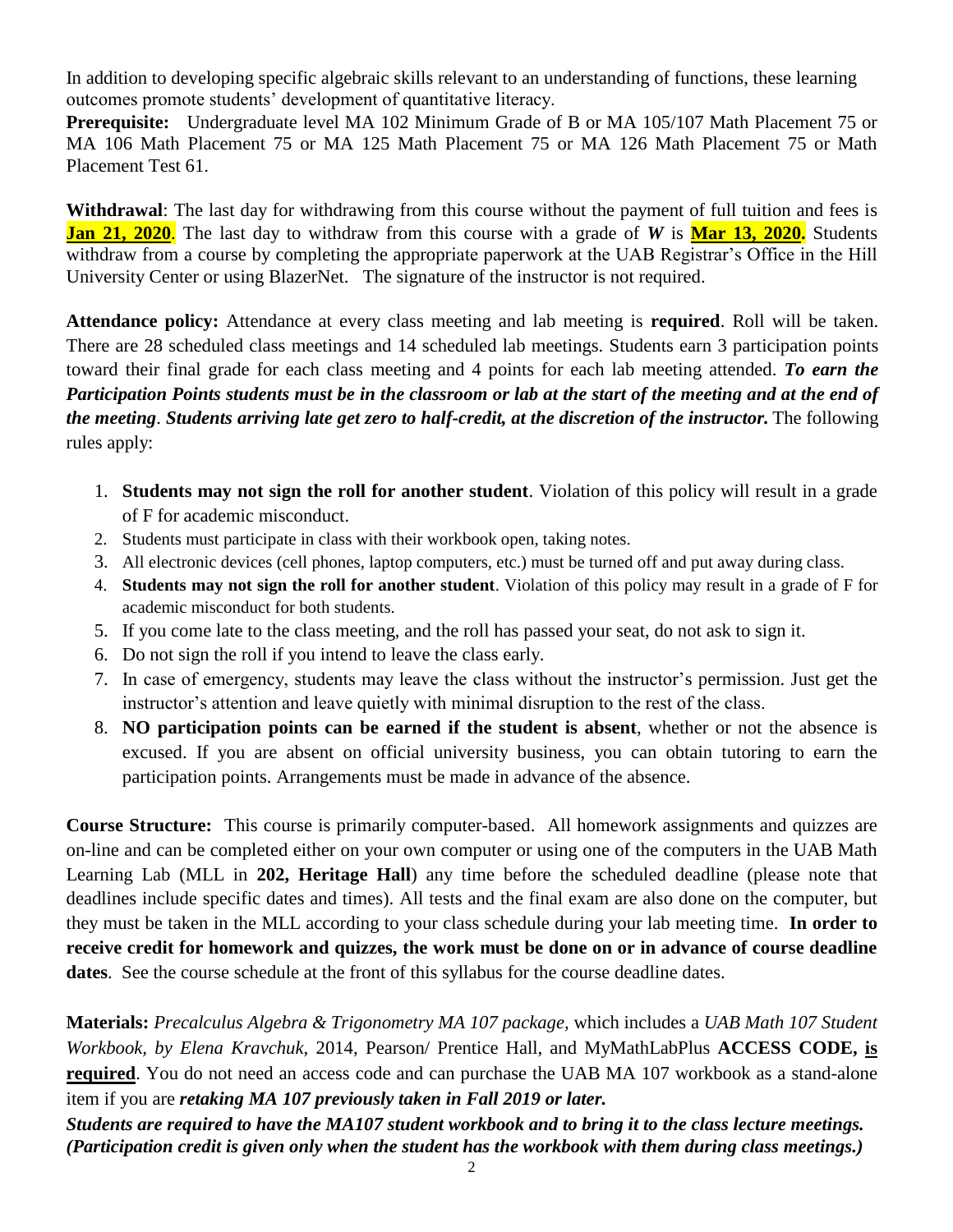#### **\*\* BE SURE TO READ THE STUDENT EXPECTATIONS STATEMENT ON PAGE 3 FOR IMPORTANT INFORMATION ABOUT THE COURSE.**

**Getting Started:** The first thing you must do is access for your on-line course materials.

### **Access for a Course in MyMathLab Plus**

All Homework, Quizzes, and Tests for this course are available only in MyMathLab Plus. A MyMathLab Plus account has already been established for you and must be activated.

- Log in to **BlazerNet** and click on the MyMathLab Plus link.
- Click on your course.
- Choose one of the following:
	- o Access Code (enter your printed code)
	- o Buy Now (credit card required)
	- o Pay Later (allows temporary access, good for only 14 days, no extensions when it expires).\*.

\***Once Pay Later (Temporary Access) has expired, you will be prompted to choose Access Code or Buy Now. You will no longer have access to your course materials and assignments in MyMathLab Plus until you enter your code or purchase it.** Please note that there will be **NO EXTENSIONS for missed homework, quiz, or test deadlines due to failure to purchase access to your online materials.**

If you have any questions regarding your MyMathLab Plus account or access to your account, email your course instructor or you may stop by the Math Learning Lab in HHB202.

### **TROUBLESHOOTING TIPS:**

If you have difficulty accessing your assignments in MyMathLab Plus, try the following steps:

- Close the browser and start over logging into BlazerNet. You can only access through BlazerNet.
- Run the Browser check to make sure you have all needed components.
- Try a different browser. Some work better than others (use Google Chrome!)
- Contact Pearson technical support via chat.
- Have a backup plan: Go to the MLL in HHB 202 and do your work there. Ask the staff for help.
- If the above steps do not work, email your instructor or stop by the Math Learning Lab in HHB202.

### **STUDENT EXPECTATION STATEMENT**

The Course Syllabus and Schedule serve as a Contract by which the student must comply. An excuse of "not knowing" information covered in these documents is not an acceptable excuse for making mistakes in this class. **To emphasize the importance of knowing the syllabus you must take a Syllabus Quiz before beginning any other assignments. You must score 100% on this quiz in order to continue the course.**

• Students are required to complete weekly assignments. All deadlines are based on Central Time. **There are NO EXTENSIONS of DEADLINES**.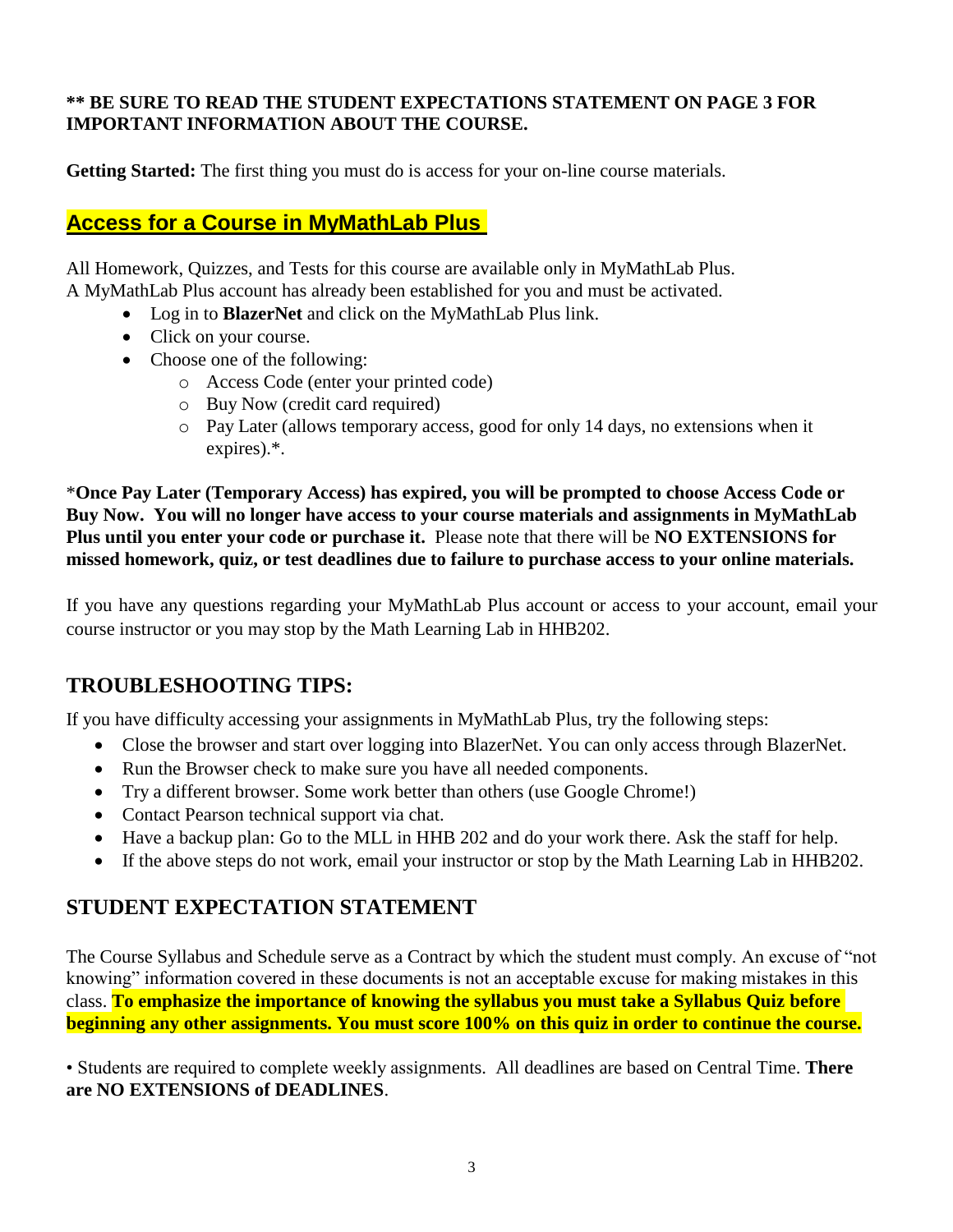• Students are expected to check their UAB e-mail daily and respond within 48 hours to instructor emails. Regular communication via e-mail with the Course Instructor is expected. Be sure to include your name, the course and section number in all communications with your instructor.

• It is the student's responsibility to make sure a valid e-mail address is provided. Failure on the student's part to do so can result in the student missing important information that could affect his grade. **Students are responsible for the information that is sent to their UAB e-mail account.** The Course Instructor will not accept e-mails sent from e-mails accounts than other UAB.

• Students are expected to devote an average of 8 to 12 hours per week to the assignments.

• Students are expected to have a back-up plan in the event their computer has operational problems, there is loss of electricity, or there is loss of Internet access. These are not an excuse for late or incomplete submission of assignments, nor are they acceptable reasons for an assignment deadline extension. UAB's MLL, most public libraries, school libraries, university libraries, etc. have computers with Internet access and are available for use by the public.

• The Math Learning Lab (**MLL**) in 202 Heritage Hall is available for student use Monday through Friday. Students in this course may use the computers to complete assignments, and they may get assistance from math tutors. Go to the math department website and click on Student Resources tab for details (http://www.uab.edu/mathematics).

**Math Help:** The **Math Learning Lab** (**MLL**) in 202 Heritage Hall is available for student use Monday through Friday. Students in this course may use the computers to complete assignments, and they may get assistance from math tutors. Tutors will not solve all of your problems or sit with you for extended periods of time, but they will help guide you so that you can complete your work independently. No appointment is necessary. The hours of operation in the Fall and Spring are usually Monday through Thursday 9:00am to 8:00pm, and Fridays 9:00am to 3:00pm, and in the Summer the hours are usually Monday through Thursday 9:00am to 7:00pm, and Fridays 9:00am to 2:00pm. The MLL is closed during all holidays and breaks, and also during final exams (except for testing). For more information, go to [http://www.uab.edu/cas/mathematics/mll.](http://www.uab.edu/cas/mathematics/mll) Please note that all computer use in the MLL is monitored.

The **University Academic Success Center (UASC)** provides students with a host of free services and resources that include Tutoring and Supplemental Instruction. For more information, go to [http://www.uab.edu/students/academics/student-success.](http://www.uab.edu/students/academics/student-success)

**Calculator policy:** Scientific calculators may be used for homework and quizzes, but **students may not use personal calculators while taking tests**. Note that all tests and the final exam for this course are administered in the MLL during your scheduled lab meeting times, and there is an on-screen scientific calculator available for your use when testing. Your instructor will not assist you with the on-screen calculator during a test, so it would be to your advantage if you familiarized yourself with the use of the onscreen calculator in the MLL *before* you have to take a test.

**Cell Phones:** Student cell phones must be TURNED OFF and PUT AWAY **during ALL class and lab meetings.**

**Laptops:** Student laptops must be PUT AWAY **during ALL class and lab meetings.**

**Notebook:** Students are required to have a notebook in which they can record class meeting notes, file this syllabus, file instructor e-mail messages, and file other course related information.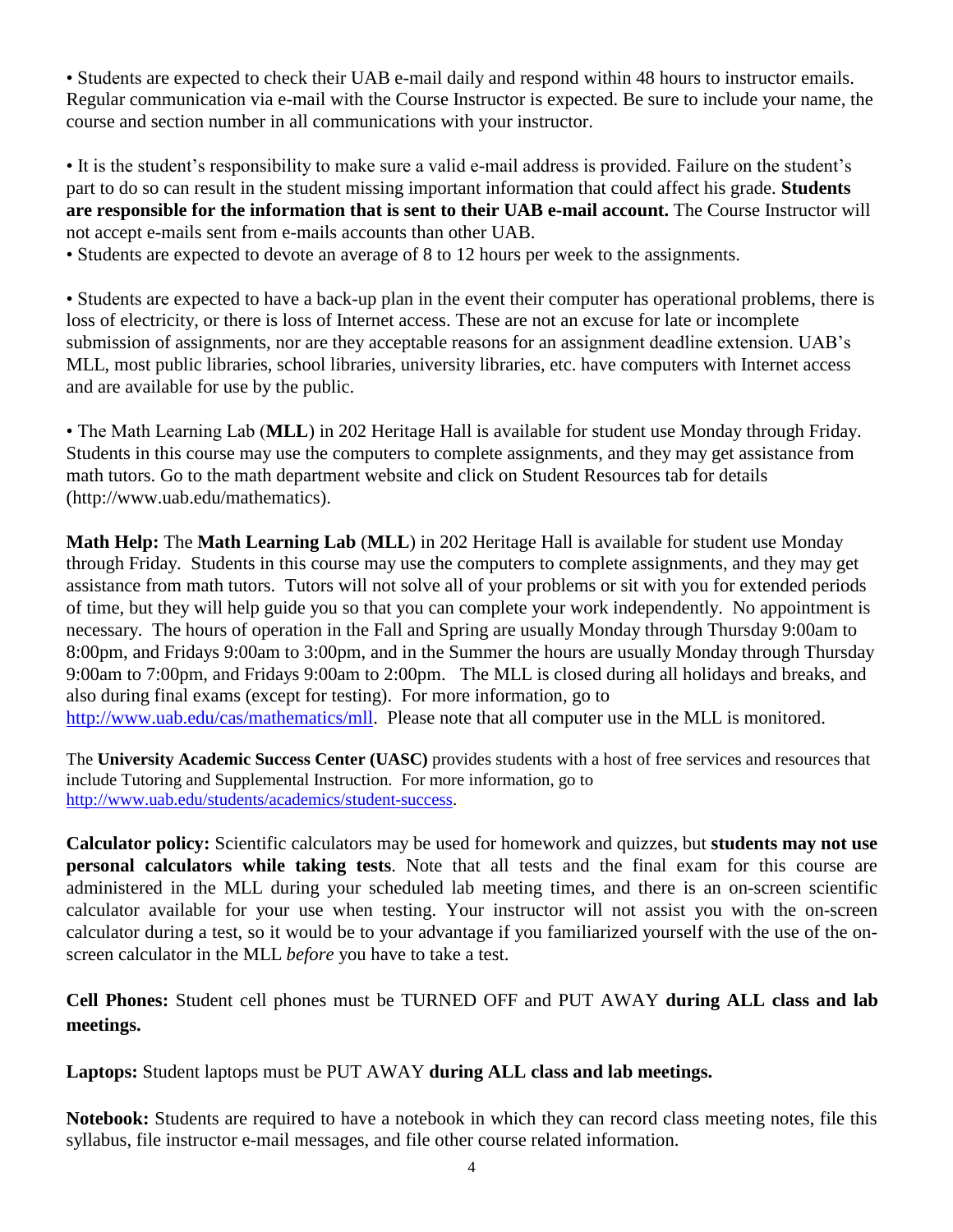**Course Grades:** Students earn their grade in the course by accumulating points. There is a maximum of 1000 points available. Student letter grades are awarded as shown in the following tables. Students should go to<https://secure.cas.uab.edu/mll/db/> to review the status of their grades in the course. Note that grades are awarded by points earned, not by percentages.

| <b>Number of Points</b> | <b>Letter Grade</b> |
|-------------------------|---------------------|
| 880 to 1000             |                     |
| 750 to 879              | R                   |
| 620 to 749              | C                   |
| 500 to 619              | ו ו                 |
| Below 500               | H                   |

\*\*Note that 879 points earns you a grade of B, not a grade of A, etc.

| <b>Grade Element</b>  | <b>Points</b>         | Quantity | <b>Total Points</b> |
|-----------------------|-----------------------|----------|---------------------|
| Syllabus Quiz         | 2                     |          | 2                   |
| Homework              | 5                     | 14       | 70                  |
| Participation points  | 2                     | 28       | 56                  |
| <b>Quizzes</b>        | 10                    | 14       | 140                 |
| <b>MLL</b> attendance |                       | 14       | 56                  |
| Lecture Prep          | $\mathcal{D}_{\cdot}$ | 13       | 26                  |
| <b>Tests</b>          | 100                   |          | 400                 |
| Final Exam            | 250                   |          | 250                 |
| Total points          |                       |          |                     |

**Class Meetings**: There are 28 class meetings. For each class meeting that you attend you will earn 2 participation points. Points are earned if you are on time, and if you stay in the classroom for the entire class meeting. **No participation points are awarded for an absence (excused or unexcused).** 

**Homework:** There are 14 homework assignments. For each assignment you can earn up to **5 points**, based on your homework score. An **unlimited** number of attempts can be made on each homework problem. If you miss a problem, click on *similar exercise* to work another problem correctly for full credit. There is no time limit for homework, so you may go in and out of the homework as many times as you like before the deadline (all your work is automatically saved). You earn full credit for homework completed on or before the due date. After the due date, you can review homework assignments and work similar exercises, but you can get **50% credit only for the problems submitted after the deadline**.

Lecture Prep: There are 13 Lecture Prep assignments (each assignment is up to 2 points worth based on score achieved). Each assignment contains multimedia part (reading or video), conceptual questions and introductory problems on topics to be covered in lecture meeting to follow. Lecture Prep assignments are due the night before the lecture and must make you come to class prepared and ready for the class discussion of the new topics. The concepts are supposed to be mastered further in the **Homework** assigned after the lecture. An **unlimited** number of attempts can be made on each problem. If you miss a problem, click on *similar exercise* to work another problem correctly for full credit. There is no time limit for this assignment, so you may go in and out of it as many times as you like before the deadline (all your work is automatically saved). You earn points for the work completed on or before the due date. **After the due date, you can review your Lecture Prep work, try similar exercises, but you cannot get credit.**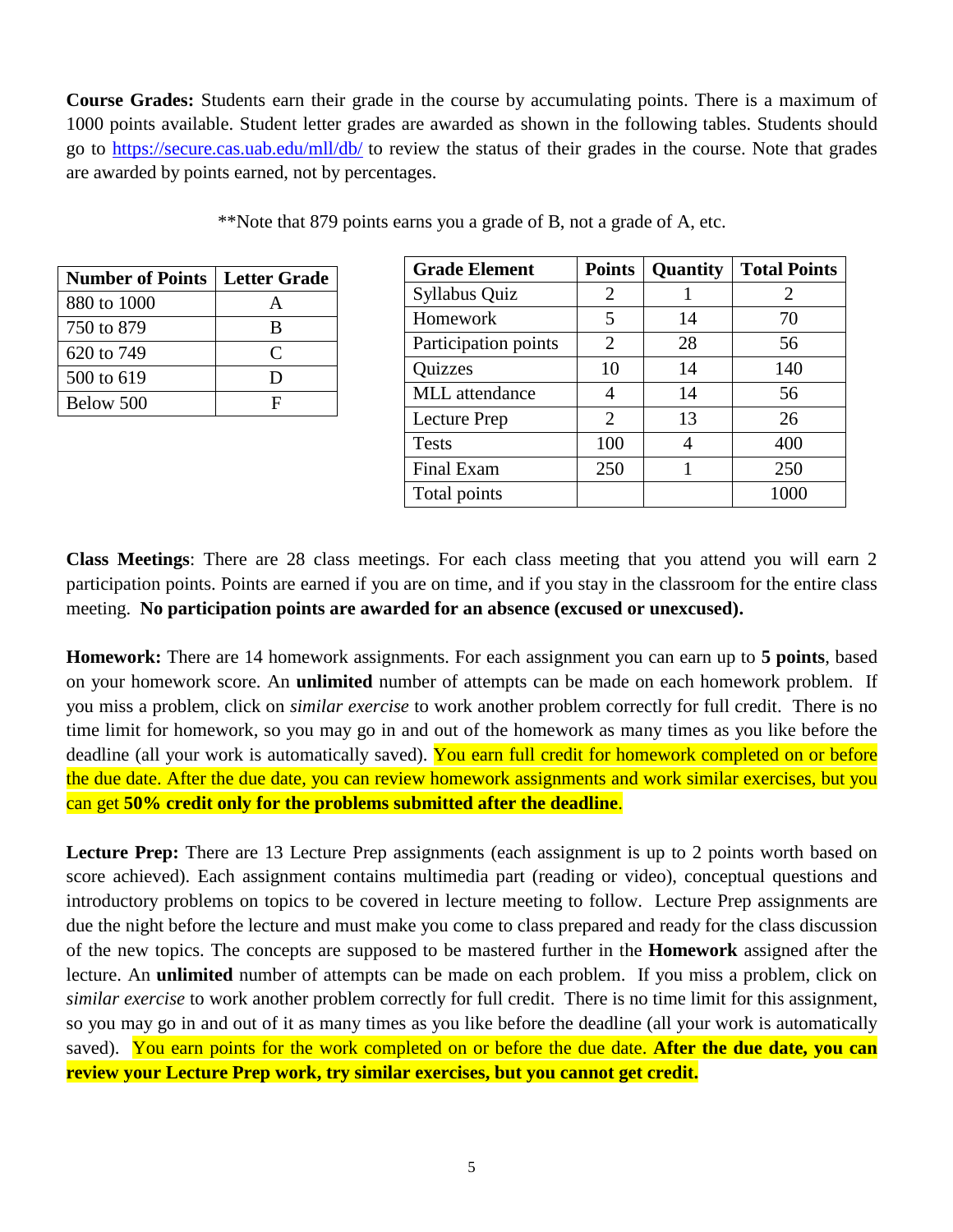**Quizzes**: There are 14 quizzes. Each quiz is worth 10 points. **Quizzes can be taken at home or in the Math Learning Lab** (during the scheduled hours of operation) on or before the deadline. **You must complete the quiz by yourself**. You may not obtain assistance from a fellow student or from a tutor. The **quizzes are timed**. Once you begin a quiz you must finish it within 30 minutes. You cannot exit the quiz or that will count as one of your attempts. Each quiz can be taken a **maximum of two times**. The higher grade attained will count. **You can get 50% credit for the quizzes submitted after the deadline**.

**MLL Attendance**: There are 14 lab meetings. For each lab meeting that you attend, you will earn 4 points. Points are earned if you are on time, and if you stay in the lab for the entire meeting. **No points are awarded for an absence (excused or unexcused).**

Students can work on their homework, take quizzes, obtain tutoring assistance, and listen to course video lectures in the MLL. (To watch and listen to computer video lectures, students can bring their own headsets or can check out a headset from the MLL.)

**Tests**: There are four major tests to be taken. Tests will be taken in **Heritage Hall 202** during scheduled lab meeting times. The tests are timed and are 50 minutes long. **Students are required to keep a government issued photo ID on their desks during testing (UAB student ID, driver's license, etc).**

#### **Make-up policy**:

- There is no make up for missing any of the following: Participation Points, lab meeting attendance points, homework deadlines, or quiz deadlines.
- **If a student misses 1 test** (not including the Final Exam), the Final Exam grade will be used to replace the missed test grade if the student formally makes a request to do so. The student must complete a **Missed Test Request Form** in the math department office (UH 4005) no later than 12:00 pm on the last day of classes. *Note that only one missed test grade may be replaced with the Final Exam grade. All students are expected to attend the Final Exam session.*
- A student missing a test due to university related business or government mandated activities is required to notify the instructor **no later than one week prior to the missed test date in order to be able to take the test prior to scheduled test date.** If a student does not communicate with the instructor one week prior to the missed test date, the student will be required to use the Final Exam grade to replace the missed test grade.

**Final Exam:** Students take the final exam just as they take the major tests. The cumulative final exam will be given on **Tuesday, April 28, 2020, 4:15-6:15 pm.**

**Course Completion**: The course is complete once the student takes the final exam. No other points may be earned after the final exam has been taken.

**Disability Support Services (DSS).** UAB is committed to providing an accessible learning experience for all students. If you are a student with a disability that qualifies under Americans with Disabilities Act (ADA) and Section 504 of the Rehabilitation Act, and you require accommodations, please contact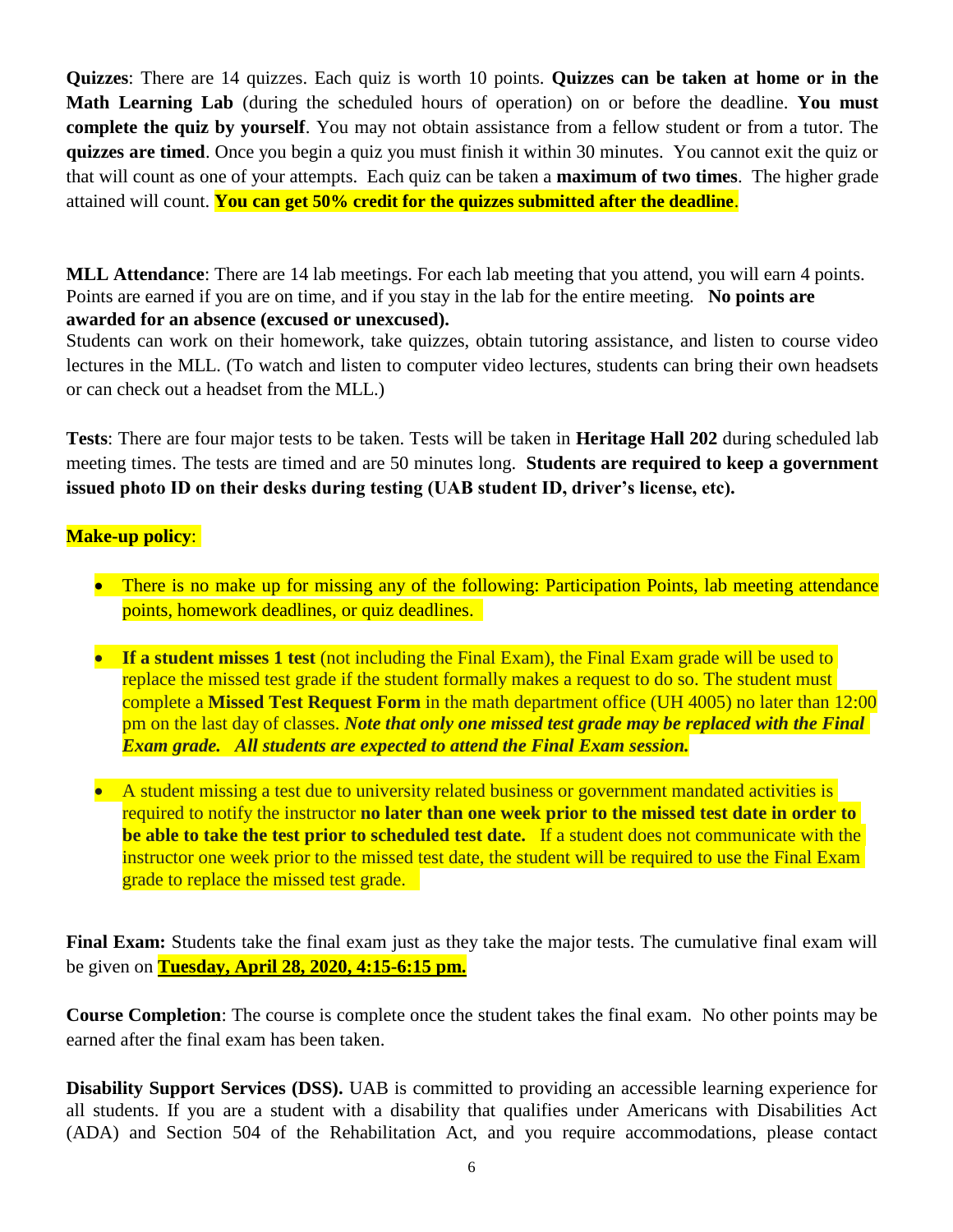Disability Support Services for information on accommodations, registration and procedures. Requests for reasonable accommodations involve an interactive process and consist of a collaborative effort among the student, DSS, faculty and staff. If you are registered with Disability Support Services, please contact DSS to discuss accommodations that may be necessary in this course. If you have a disability but have not contacted Disability Support Services, please call 934-4205 or visit http://www.uab.edu/dss or Hill Student Center Suite 409.

**Title IX Statement:** The University of Alabama at Birmingham is committed to providing an environment that is free from sexual misconduct, which includes gender-based assault, harassment, exploitation, dating and domestic violence, stalking, as well as discrimination based on sex, sexual orientation, gender identity, and gender expression. If you have experienced any of the aforementioned conduct we encourage you to report the incident. UAB provides several avenues for reporting. For more information about Title IX, policy, reporting, protections, resources and supports, please visit http://www.uab.edu/titleix for UAB's Title IX Policy, UAB's Equal Opportunity, AntiHarassment Policy and Duty to Report and Non-Retaliation Policy.

## **DEADLINE DATES**

Work should be completed before deadline dates **but cannot be completed after deadline dates.**

Deadlines for homework, quizzes, and tests are INDEPENDENT of one another.

You do not have to complete homework to take quizzes or tests. (However, it is recommended.)

There are no prerequisites for any of the graded assignments.

Once you take the Final Exam the course is complete, and no additional homework assignments or quizzes will count toward your grade. **You must attempt the Final Exam to complete the course** (even if you have 620 points prior to taking the Final exam).

| <b>HW/Quizzes/</b>      |                      | <b>Lecture Prep</b> |                | <b>Major Tests</b> |             |          |
|-------------------------|----------------------|---------------------|----------------|--------------------|-------------|----------|
| No.                     | <b>Text sections</b> | Due Date            | No.            | Due Date           |             | Date     |
| $\mathbf 1$             | F1, F2, F4, 1.1      | 01/19/20            | 1              | 01/20/20           | Test 1      |          |
| $\overline{2}$          | 1.2, 1.3, 1.4, 1.5   | 01/26/20            | $\overline{2}$ | 01/27/20           | $(HW 1-3)$  | 02/06/20 |
| 3                       | 2.4, 2.5, 2.6, 1.6   | 02/02/20            | 3              | 02/03/20           |             |          |
| $\overline{\mathbf{4}}$ | 3.1, 3.2, 3.3        | 02/09/20            | 4              | 02/10/20           | Test 2      |          |
| 5                       | 3.4, 3.6, 4.1        | 02/16/20            | 5              | 02/17/20           | $(HW 4-7)$  | 03/05/20 |
| 6                       | 4.2, 4.3, 4.4        | 02/23/20            | 6              | 02/24/20           |             |          |
| 7                       | 4.5, 4.6, 4.7, 4.8   | 03/01/20            | 7              | 03/02/20           |             |          |
| 8                       | 5.1, 5.2, 5.3, 5.4   | 03/08/20            | 8              | 03/09/20           | Test 3      |          |
| $\boldsymbol{9}$        | 5.5, 5.6, 5.7, 5.8   | 03/22/20            | 9              | 03/23/20           | $(HW 8-11)$ | 04/09/20 |
| 10                      | 6.1, 6.2, 6.3        | 03/29/20            | 10             | 03/30/20           |             |          |
| 11                      | 6.4, 6.5, 6.6        | 04/05/20            | 11             | 04/06/20           | Test 4      |          |